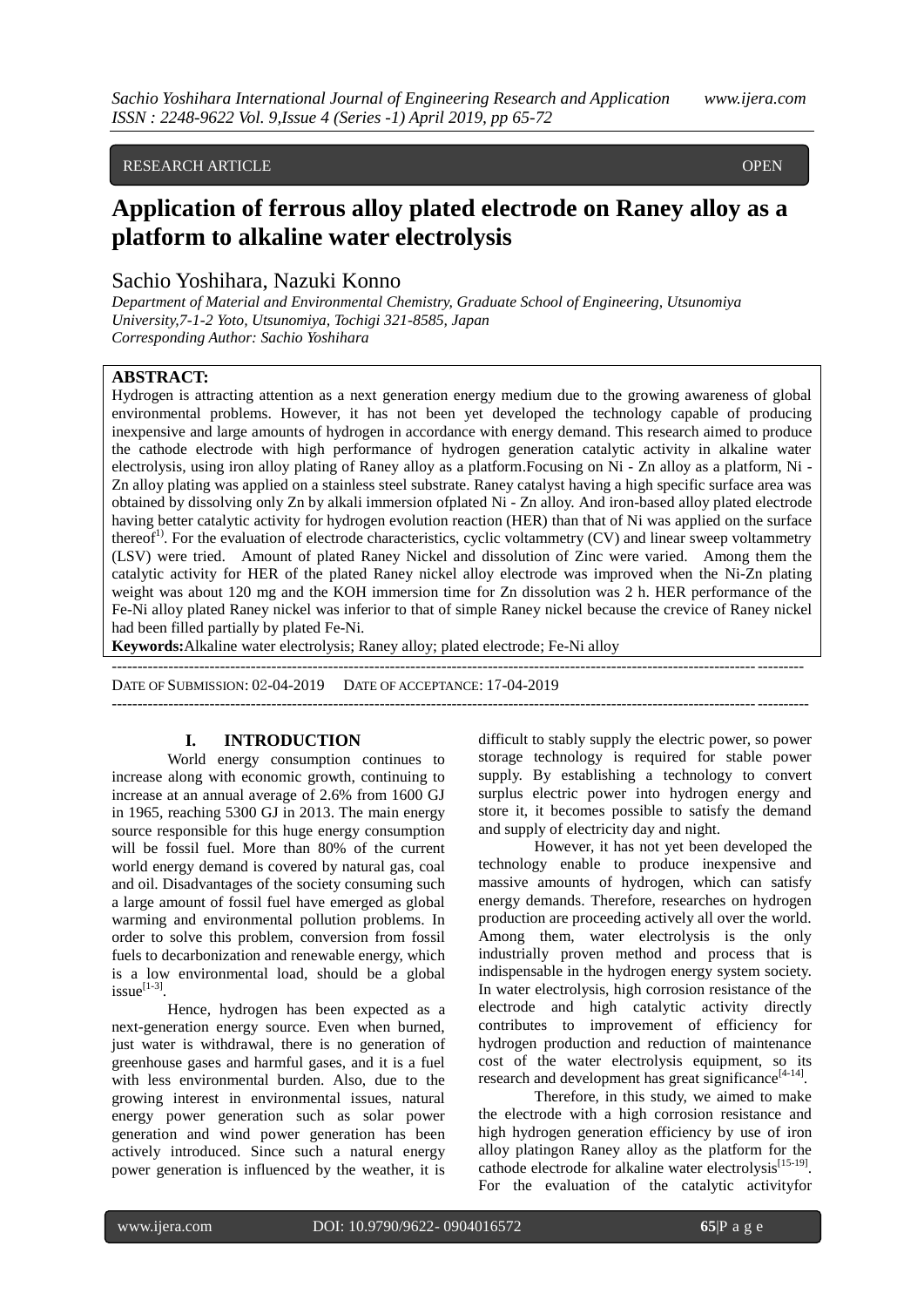hydrogen evolution reaction (HER), cyclic voltammetry (CV) and linear sweep voltammetry (LSV) were tried. And the surface treatment of electrodes was evaluated by use of surface analysis methods such as Scanning Electron Microscope (SEM) and Energy dispersive X-ray spectrometry(EDX) in combination.

#### **II. EXPERIMENTAL SECTION 2.1 Method for manufacturing alloy plated electrode**

#### **2.1.1 Pretreatment of substrate**

Stainless steel (SUS 430) which is relatively inexpensive and has good corrosion resistance was selected as a substrate to be subjected to electroplating treatment. It is general to apply nickel strike plating as a pretreatment to a plating material which is prone to generate an oxide film on the surface like stainless steel. **Table 1** shows the plating conditions for nickel strike. The stainless steel substrate was degreased with acetone and then immersed in concentrated hydrochloric acid for 2 minutes to remove the oxide film. Nickel strike plating was performed under constant current electrolytic method using an electrochemical measurement system (HA 305 Hokuto Denko Co., Ltd.)<sup>[20]</sup>. After that, masking was done so that the surface active area was  $4 \text{ cm}^2$  by use of masking tape (N-300 Nitto Denko Co., Ltd.)

## **2.1.2 Method of manufacturing Ni-Zn and Ni-Zn/Fe-Ni alloy platingelectrode**

**Table 2a and 2b**show the bath composition and conditions for Ni - Zn alloy plating<sup>[15-19, 21]</sup>. The pH was adjusted with sulfuric acid. Ni - Zn alloy plating was applied to a pretreated stainless steel substrate under constant current electrolysis method using an electrochemical measurement system. Most of the Zncontent in the film was dissoluted by immersing the prepared Ni - Zn alloy in 7 M KOH at 20 to 25 ℃ for 2 h or 20 h. **Table 3** shows the bath composition and conditions for Fe - Ni alloy plating. Using the electrochemical measurement system, Fe - Ni alloy plating was applied on the Ni - Zn alloy plating after immersion in KOH under constant current electrolytic method. The plating time was set to 10 min in order to obtaining relatively thin plated film.For the counter electrode, Pt mesh electrode or Ni electrode having sufficiently large surface area with respect to the cathode were used.The purpose of applying Fe - Ni alloy plating is to stabilize the brittle surface by immersion in KOH and to fabricate the Fe - Ni alloy plated surface with better catalytic activity for HER than that of  $Ni^{[5, 22]}$ .

#### **2.1.3Method of manufacturing Niplatingelectrode and Fe-Ni alloy platingelectrode**

**Table 4a** and**4b** show the bath composition

and conditions of Ni plating and Fe - Ni alloy plating. These were prepared as a comparative electrode toNi-Zn and Ni-Zn/Fe-Ni alloy plated electrode. Ni electroplating and Fe - Ni alloy plating were applied to the pretreated stainless steel substrate under constant current electrolytic method using the electrochemical measurement system. Ni plating was made using a watt bath. For the Fe - Ni alloy plating, the plating time was set to 20 min in order to obtainthick deposited film.For the counter electrode, a Ni electrode having a sufficiently large surface area with respect to the cathode were used.

## **2.2 Elemental analysis and observation method of coated surface**

## **2.2.1 SEM measurement conditions**

The surface of the electrode was observed with a field emission scanning electron microscope (FE-SEM, Hitachi, Ltd.). The surface condition was observed at an accelerating voltage of 15 kV.

#### **2.2.2 EDX measurement conditions**

For the purpose of qualitative and quantitative analysis of the surface, the evaluation by an energy dispersive X-ray analyzer, Horiba Co., Ltd.: EMAX-5770) was carried out under the conditions of an acceleration voltage of 20 kV and a probe current of -0.2 nA.

#### **2.3 Method and conditions of electrolysis test**

LSV (linear sweep voltammetry) and CV (cyclic voltammetry) were carried out by use of the electrochemical measurement system (HZ – 5000, Hokuto Denko Co., Ltd.) to evaluate thecatalytic activity for HER in alkaline water electrolysis. The potential scanning range of LSV was -1000 to -1500 mVvs. SCE within the theoretical hydrogen evolution potential (-1119 mVvs. SCE), and the potential scanning rate was 1 mV/s. The potential scanning range of CV was natural potential  $\pm$  100 mV and the potential scanning speed was 10 mV/s. The surface area of each plated electrode was compared by calculating the electric double layer capacity from the result obtained by CV. An aqueous solution (electrolytic solution temperature: 20 to 25 ° C.) of 7 M KOH (industrial flake-form KOH 95.5%: Nippon Soda Co., Ltd.) was used as the electrolytic solution. The cathode electrode area was  $4 \text{ cm}^2$ , the counter electrode was Pt mesh electrode with a sufficiently large surface area comparing to the cathode and SCE was used as the reference electrode.

#### **III. RESULTS AND DISCUSSIONS**

#### **3.1 Surface analysis of Ni-Zn and Ni-Zn/Fe-Ni alloy plated film**

#### **3.1.1 Surface observation by SEM**

**Fig.1** shows the surface image of Ni - Zn and Ni - Zn / Fe-Ni alloy plated film observed by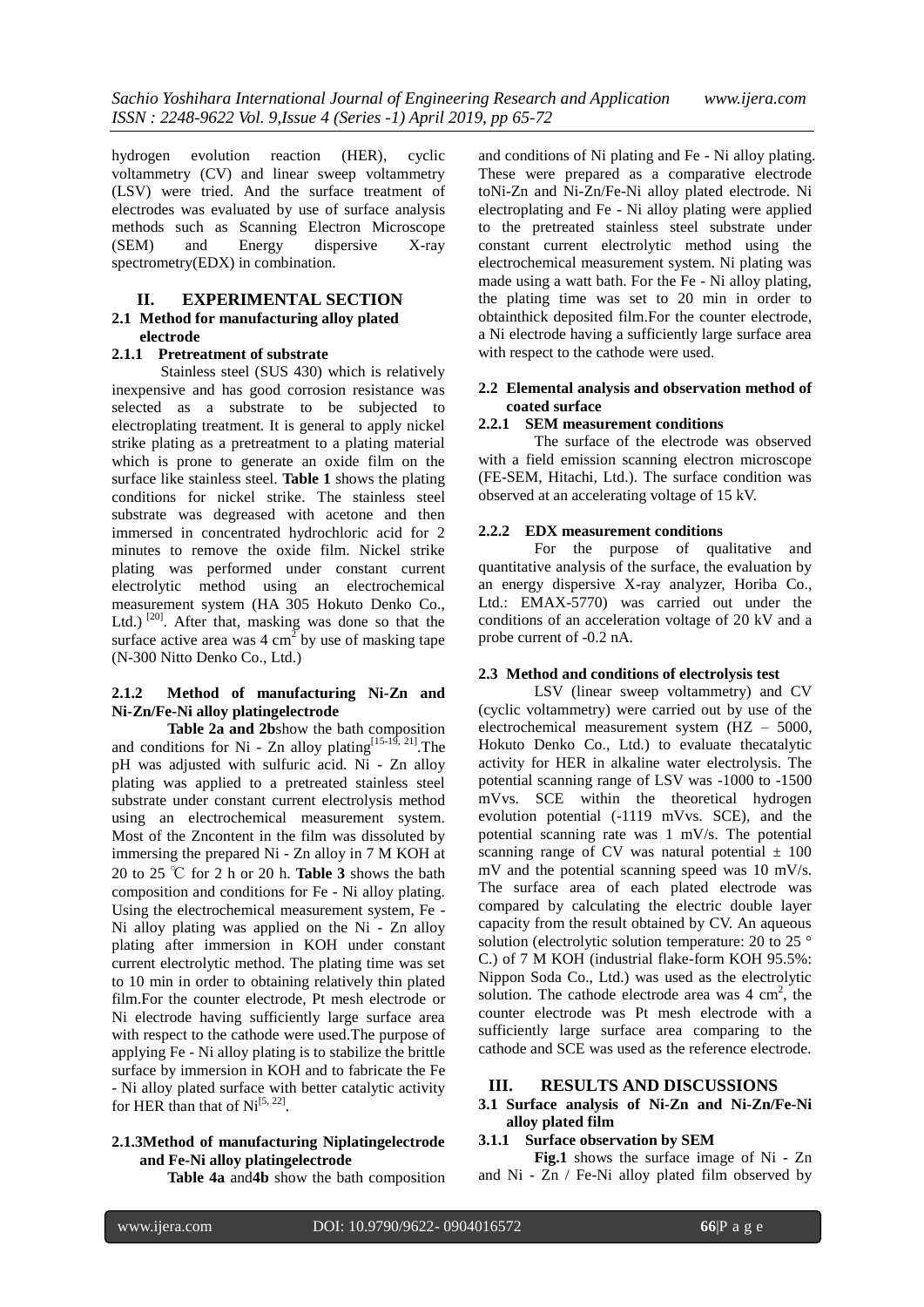SEM. It can be confirmed that the Ni - Zn alloy plating has many cracks after immersion in KOH. Moreover, it can be confirmed that the gap were partially filled by Fe - Ni alloy plating.

## **3.1.2 Elemental analysis by EDX**

**Table 5** shows the results of surface element composition analysis of the alloy plated film by EDX. In the case of Ni - Zn alloy plated film, it can be confirmed that the Zn content is sufficiently decreased after immersion in KOH.In addition, it can be confirmed that when Fe - Ni alloy plating was finished, it could be proved that the surfaced had been covered by Fe - Ni plating surface.

#### **3.2 Electrolytic test**

#### **3.2.1 LSV and CV;effect of KOH immersion time**

Results obtained LSV, CV and obtained specific parameters were shown in **Fig. 2a, 2b** and **Table 6**. In this experiment Ni-Zn alloy plated electrode was prepared under the conditions of **Table 2a**.From the results of LSV, it could be confirmed that the catalytic activity for HER of the Ni - Zn alloy plated electrode after KOH immersion for 2 h was superior to that after KOH immersion for 20 h. From the CV results, it could be confirmed that the electric double layer capacitance of Ni - Zn after KOH immersion time for 2 h was larger than that after KOH immersion for 20 h.

#### **3.2.2 Results of LSV and CV; effect of plating time**

Results obtained by LSV and CV were shown in **Fig. 3a, 3b** and **Table 7**. In this experiment Ni-Zn alloy plated electrode was prepared under the conditions of **Table 2b**, and the KOH immersion time was 2 h. Approximately 1 mg of electrodeposition occurred at a plating time of 1 min and it could be suggested that the two third of it was dissolutedafter immersion in KOH.From the results of LSV, it could be confirmed that the catalytic activity of Ni - Zn alloy plated electrode under plating time of 120 min wasbetterat -1.5 V vs. SCE.In addition, it could be confirmed from the CV result that the electric double layer capacitanceof Ni - Zn underplating time of 120 min was larger than others.

## **3.2.3 LSV and CV; effect oftandem finishing.**

The results obtained by LSV and CV were shown in **Fig. 4a, 4b** and **Table 8**. Comparison was made using Ni - Zn, Ni - Zn / Fe - Ni, Ni and Fe - Ni alloy plated electrodes.In this experiment, Ni-Zn alloy plated electrode was prepared under the condition shown in **Table 2b** under the plating time of 120 min, followed by KOH immersion time for 2 h.From the results of LSV, it could be confirmed that

the catalytic activity for HER of the Ni - Zn, Ni - Zn / Fe - Ni alloy plated electrode were superior to others. From the results of CV, it could be confirmed that the Raney alloy plated electrodeshadextra-large surface area. From this result, it could be suggested that the electrolytic performance could be significantly controlled by the surface area. In addition, it could be confirmed that Ni - Zn alloy plated electrode hadsuperior catalytic activity for HER and larger surface area than Ni - Zn / Fe - Ni alloy plated electrode. The reason why the electrolytic performance of the Ni - Zn / Fe - Ni alloy plated electrode was inferior to that of Ni-Znwill be attributed to the filling of many cracks caused by KOH immersion by Fe - Ni alloy plating.

## **IV. CONCLUSION**

For the purpose of improvement of the catalytic activity for HER of the plated electrode, a Raney nickel alloy plated electrode having a large specific surface area was served as the platform.In order to solve the problem of the brittleness of Raney nickel plated film, Fe - Ni alloy plating with superior catalytic activity than that of Ni was tried.The catalytic activity for hydrogen evolution reaction of Ni-Zn alloy plated electrode was superiorafter the KOH immersion time of 2 h. The catalytic activity for hydrogen evolution reactionof Ni-Zn alloy plated electrode was superiorin the case of the plating time of 120 min plating, the weight of about 120 mg, and it was considered that the electrolysis performance was improved by prolonging the plating time.However, by Fe - Ni alloy plating on the Ni - Zn plated alloy after immersion to KOH, many cracksinduced by KOH immersion had been filled, so the electrolysis performance deteriorated.In order to solve those problem, thin Fe-Ni alloy plating enabled conformal over coatingon etched Ni-Zn will be a candidate for better electrodeon Ni - Zn.

#### **RERERENCES**

- [1]. Atarashii Denkikagaku, (ECSJ Ed.) Baifukan (2002).
- [2]. NEDO Suiso Enerugii Hakusho, (NEDO Ed.) (2015).
- [3]. M.Dresselhaus and I. Thomas, Nature, **414**, 332, (2001).
- [4]. Milica P. Marceta Kaninski, Djordje P. Saponjic, Vladimir M. Nikolic, Dragana L. Zugic and Gvozden S. Tasic, Hydro. Energy, **36**,8864 (2011).
- [5]. Ming Gong, Wu Zhou, Mon-Che Tsai, Jigang Zhou, Mingyun Guan, Meng-Chang Lin, Bo Zhang,Yongfeng Hu, Di-Yan Wang, Jiang Yang, Stephen J. Pennycook, Bing-Joe Hwang and Hongjie Dai, Nature communications, **5**, 4695 (2014).
- [6]. Yathish Ullal and A. Chitharanian Hegde, Hydro. Energy, **39**, 10485 (2014).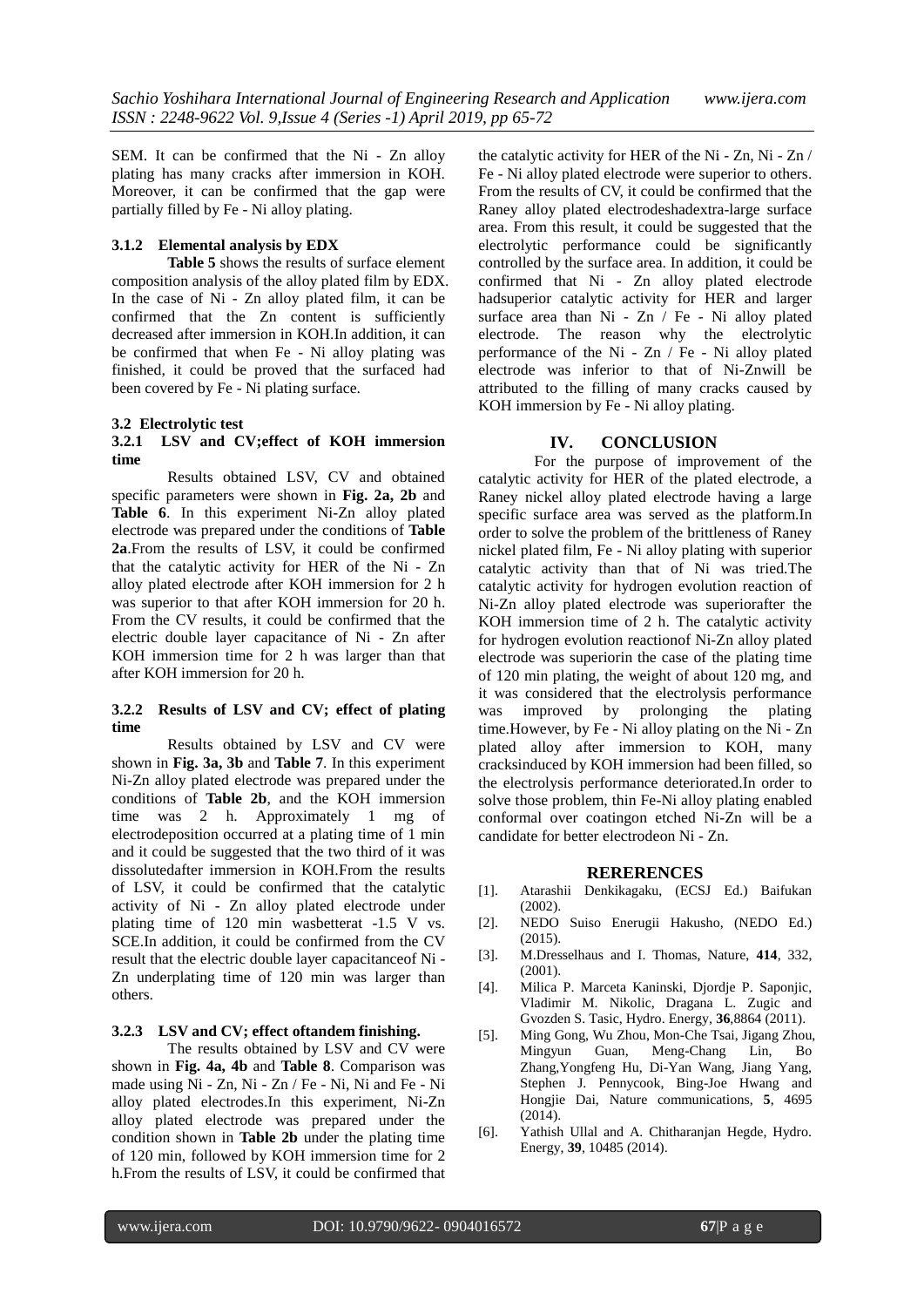- [7]. Gh. Barati Darband, M. Aliofkhazraei and A. Sabour Rouhaghdam, Hydro. Energy, **42**, 14560 (2017).
- [8]. F. Safizadeh, E. Ghali and G. Houlachi, Int. J. Hydro. Energy, **40**, 256 (2015).
- [9]. Gvozden S. Tasic, Uros Lacnjevac, Marijana M. Tasic, Milica Marceta Kaninski,Vladimir M. Nikolic, Dragana L. Zugic and Vladimir D. Jovic, Hydro. Energy, **38**, 4291 (2013).
- [10]. Jong-Hoon Kim, Jung-Nam Lee, Chung-Yul Yoo, Kyo-Beum Lee and Woong-Moo Lee, Hydro. Energy, **40**, 10720 (2015).
- [11]. J. Vijayakumar, S. Mohan, S. Anand Kumar, S.R. Suseendiran and S. Pavithra, Hydro. Energy, **38**, 10208 (2013).
- [12]. L.J. Song and H.M. Meng, Hydro. Energy, **35**, 10060 (2010).
- [13]. Vaduva CC, Vaszilcsin N, Kellenberger A, Medeleanu M, Hydro. Energy, **36**, 6994 (2011).
- [14]. Fariba Safizadeh, Edward Ghali and Georges Houlachi,Hydro. Energy, **40**, 256 (2015).
- [15]. Solmaz R, Doner A, Sahin I, Yuce AO, KardasG, Yazıcı B, et al., Hydro. Energy,**34**, 7910 (2009).
- [16]. Solmaz R and Kardas G, Hydro. Energy, **35**, 10045 (2010).
- [17]. Solmaz R and KardasG,Hydro. Energy, **36**, 12079 (2011).
- [18]. Ramazan Solmaz, Ali Doner, Mustafa Dogrubas,Ibrahim Y. Erdogan and Gulfeza Kardas, Hydro. Energy, **41**, 1432 (2016).
- [19]. H. Nady and Mosaad Negem, Hydro. Energy, **43**, 4942 (2018).
- [20]. Shin Mekkigijyutu, (Kantogakuin univ. Ed.) Maruzen (2011).
- [21]. Dai 6 han Denkikagaku Binran, (ECSJ Ed.) Maruzen Co., Ltd. (2013).
- [22]. S. Yoshihara and N. Konno, Electrochemistry, **85**, 728 (2017).

**Table 1**. Bath composition and plating conditions for nickel-strike plating based on wood baths.

| <b>Bath Composition</b>   |                                       |  |  |
|---------------------------|---------------------------------------|--|--|
| NiCl2                     | $1.010$ mol/dm <sup>3</sup>           |  |  |
| НCІ                       | $1.440$ mol/dm <sup>3</sup>           |  |  |
| <b>Plating conditions</b> |                                       |  |  |
| <b>Current density</b>    | $100 \text{ mA/cm}^2$                 |  |  |
| <b>Plating period</b>     | 2 min                                 |  |  |
| <b>Bath temperature</b>   | $22 \sim 25 \text{ }^{\circ}\text{C}$ |  |  |
| Counter electrode         | Ni plate                              |  |  |

**Table 2**. Bath composition and plating conditionsforNi-Zn alloy plating.

| <b>Bath composition</b>               | mol/dm <sup>3</sup>       |
|---------------------------------------|---------------------------|
| NiSO <sub>4</sub> • 6H <sub>2</sub> O | 0.761                     |
| $ZnSO_4$ · 7H <sub>2</sub> O          | 0.056                     |
| $H_3BO_3$                             | 0.647                     |
| <b>Plating conditions</b>             |                           |
| <b>Current density</b>                | $25 \text{ mA/cm}^2$      |
| <b>Plating period</b>                 | 60 min                    |
| <b>Bath temperature</b>               | $22 \sim 25 \, \text{°C}$ |
| рH                                    | $1.60*$                   |
| Counter electrode                     | Pt mesh                   |

 $(a)$   $(b)$ 

| <b>Bath composition</b>                           | mol/dm <sup>3</sup>                   |
|---------------------------------------------------|---------------------------------------|
| $\mathrm{NiSO}_{4}\cdot6\mathrm{H}_{2}\mathrm{O}$ | 0.761                                 |
| $ZnSO_4 \cdot 7H_2O$                              | 0.056                                 |
| $H_3BO_3$                                         | 0.647                                 |
| <b>Plating conditions</b>                         |                                       |
| <b>Current density</b>                            | $25 \text{ mA/cm}^2$                  |
| <b>Plating period</b>                             | 60, 90, 120 min                       |
| <b>Bath temperature</b>                           | $22 \sim 25 \text{ }^{\circ}\text{C}$ |
| pН                                                | $1.93*$                               |
| <b>Counter electrode</b>                          | Pt mesh                               |

\* Adjusted by H<sub>2</sub>SO<sub>4</sub> aq.

\* Adjusted by H<sub>2</sub>SO<sub>4</sub> aq.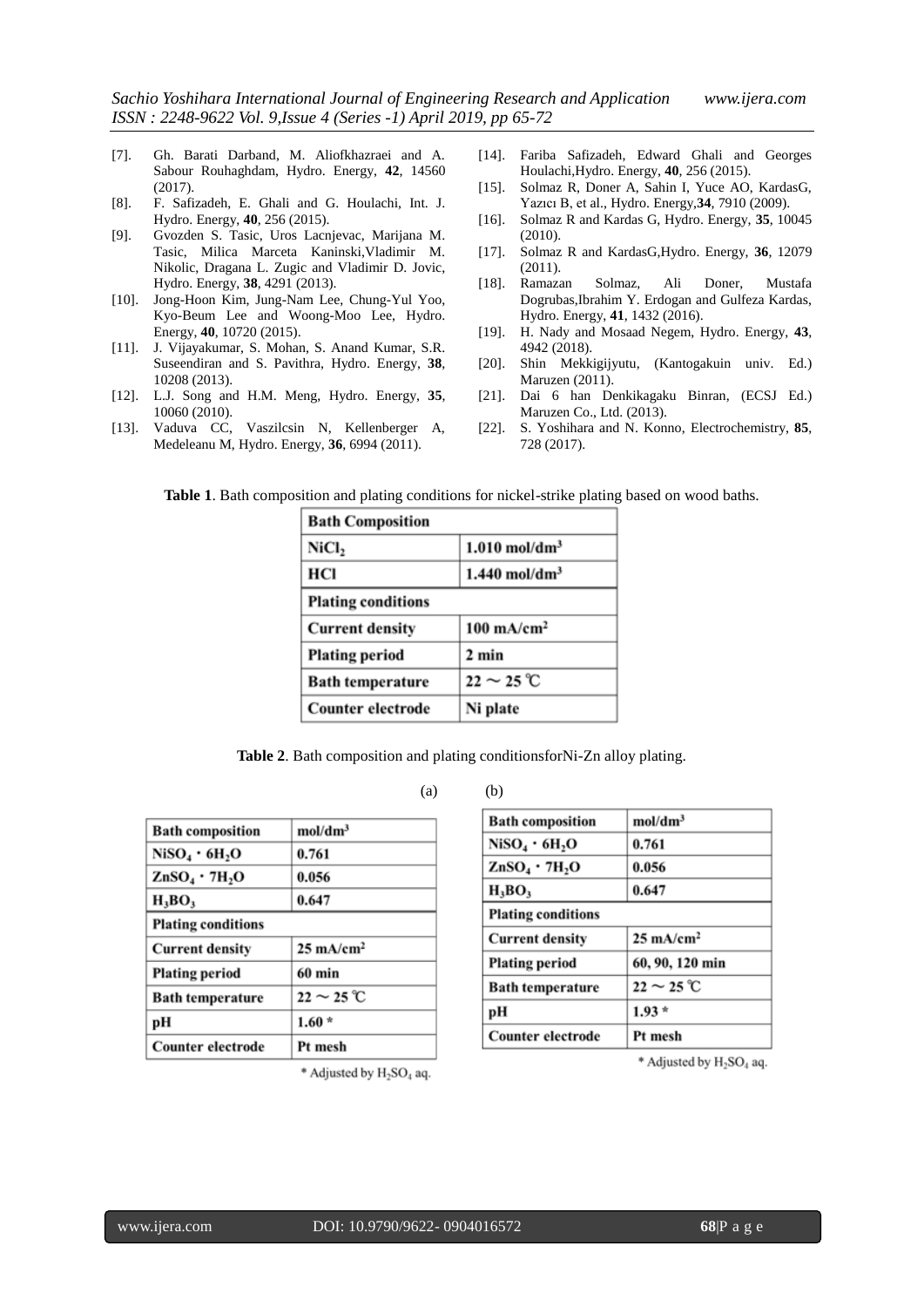**Table 3**. Bath composition and plating condition of Fe-Ni alloy plating for the electrodeposition on Ni-Zn alloy

| plating.                  |                      |  |  |  |
|---------------------------|----------------------|--|--|--|
| <b>Bath composition</b>   | mol/dm <sup>3</sup>  |  |  |  |
| $FeSO_4 \cdot 7H_2O$      | 0.050                |  |  |  |
| NiSO4 · 6H2O              | 0.099                |  |  |  |
| $H_3BO_3$                 | 0.243                |  |  |  |
| $C_6H_8O_6$               | 0.026                |  |  |  |
| <b>Plating conditions</b> |                      |  |  |  |
| <b>Current density</b>    | $25 \text{ mA/cm}^2$ |  |  |  |
| <b>Plating period</b>     | $10 \text{ min}$     |  |  |  |
| <b>Bath temperature</b>   | 40 °C                |  |  |  |
| рH                        | 3.11                 |  |  |  |
| <b>Counter electrode</b>  | Ni plate             |  |  |  |

**Table 4.** Bath composition and plating conditions of Ni plating (a) and Fe - Ni alloy plating (b). (a) (b)

| <b>Bath composition</b>                             | mol/dm <sup>3</sup>  |  |  |  |
|-----------------------------------------------------|----------------------|--|--|--|
| $Niso_4 \cdot 6H_2O$                                | 0.761                |  |  |  |
| $\mathrm{NiCl}_{2} \cdot 6\mathrm{H}_{2}\mathrm{O}$ | 0.189                |  |  |  |
| $H_3BO_3$                                           | 0.566                |  |  |  |
| <b>Plating conditions</b>                           |                      |  |  |  |
| <b>Current density</b>                              | $20 \text{ mA/cm}^2$ |  |  |  |
| <b>Plating period</b>                               | $50 \text{ min}$     |  |  |  |
| <b>Bath temperature</b>                             | 60 °C                |  |  |  |
| рH                                                  | 3.00                 |  |  |  |
| Counter electrode                                   | Ni plate             |  |  |  |

| <b>Bath composition</b>   | mol/dm <sup>3</sup>  |  |  |
|---------------------------|----------------------|--|--|
| $FeSO_4 \cdot 7H_2O$      | 0.050                |  |  |
| $Niso_4 \cdot 6H_2O$      | 0.099                |  |  |
| $H_3BO_3$                 | 0.243                |  |  |
| 0.026<br>$C_6H_8O_6$      |                      |  |  |
| <b>Plating conditions</b> |                      |  |  |
| <b>Current density</b>    | $25 \text{ mA/cm}^2$ |  |  |
| <b>Plating period</b>     | $20$ min             |  |  |
| <b>Bath temperature</b>   | 40 °C                |  |  |
| рH                        | 3.11                 |  |  |
| <b>Counter electrode</b>  | Ni plate             |  |  |

**Table 5.** Composition of Ni-Zn, Ni-Zn (after immersion in KOH) and Ni-Zn/Fe-Ni alloy plated films analyzed by EDX (at %).

|                                | Ni   | Zn   | Fe   | о                |
|--------------------------------|------|------|------|------------------|
| Ni-Zn                          | 18.7 | 81.3 |      | 0.0 <sub>1</sub> |
| Ni-Zn (after immersion in KOH) | 48.1 | 34.8 |      | 17.1             |
| Ni-Zn/Fe-Ni                    | 37.6 | 2.4  | 45.4 | 14.6             |

**Table 6**. Result of electrolytic test difference in KOH immersion time (2 h, 20 h).

|               | Hydrogen<br>overvoltage (mV) | <b>Current density</b><br>$(mA cm-2)$<br>$-1.5$ V vs. SCE | <b>Electric double</b><br>layer capacitance<br>$(mC cm-2)$ |
|---------------|------------------------------|-----------------------------------------------------------|------------------------------------------------------------|
| $Ni-Zn(2 h)$  | 132                          | $-234$                                                    | 393.59                                                     |
| $Ni-Zn(20 h)$ | 109                          | -196                                                      | 272.10                                                     |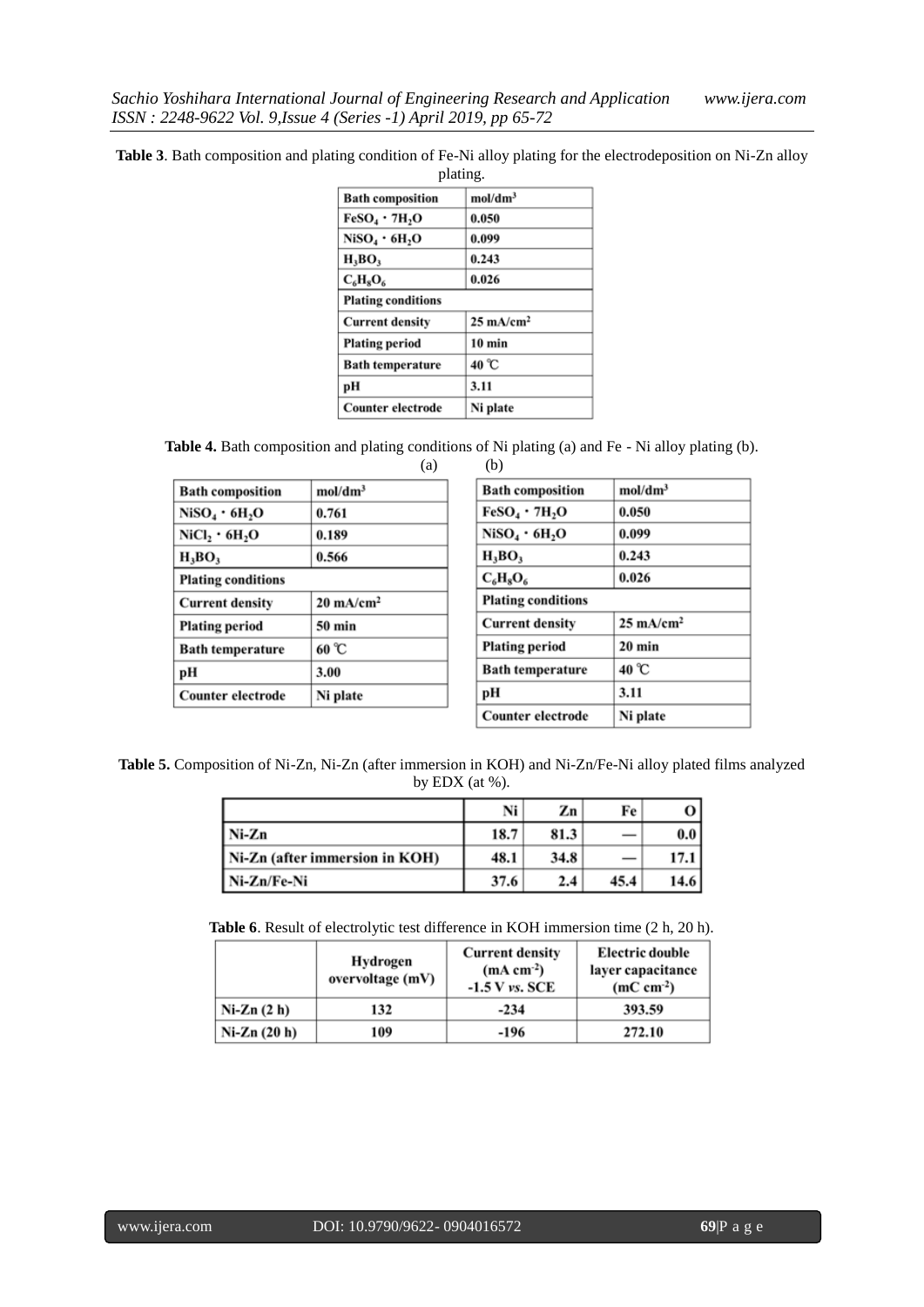|                 | Hydrogen<br>overvoltage (mV) | <b>Current density</b><br>$(mA cm-2)$<br>$-1.5$ V vs. SCE | <b>Electric double</b><br>layer capacitance<br>$(mC cm-2)$ | <b>Plating weight</b><br>/ Weight after KOH<br>immersion (mg) |
|-----------------|------------------------------|-----------------------------------------------------------|------------------------------------------------------------|---------------------------------------------------------------|
| Ni-Zn (120 min) | 116                          | $-247$                                                    | 788.23                                                     | 117.7/41.2                                                    |
| $Ni-Zn(90 min)$ | 125                          | $-208$                                                    | 651.89                                                     | 91.3 / 32.7                                                   |
| $Ni-Zn(60 min)$ | 136                          | $-188$                                                    | 514.51                                                     | 62.1 / 22.6                                                   |

Table 7. Result of electrolytic test difference in plating time (60, 90, 120 min).

| <b>Table 8.</b> Result of electrolytic test. |     |                                                           |                                                            |  |
|----------------------------------------------|-----|-----------------------------------------------------------|------------------------------------------------------------|--|
| Hydrogen<br>overvoltage (mV)                 |     | <b>Current density</b><br>$(mA cm-2)$<br>$-1.5$ V vs. SCE | <b>Electric double</b><br>layer capacitance<br>$(mC cm-2)$ |  |
| Ni-Zn                                        | 132 | $-234$                                                    | 393.59                                                     |  |
| Ni-Zn/Fe-Ni                                  | 109 | $-196$                                                    | 272.10                                                     |  |
| Ni                                           | 240 | -3                                                        | 0.51                                                       |  |
| Fe-Ni                                        | 283 | $-27$                                                     | 2.60                                                       |  |





**Fig. 1.** SEM images of Ni-Zn (a), after immersion in KOH (b), Ni-Zn film on KOH treated Fe-Ni (c).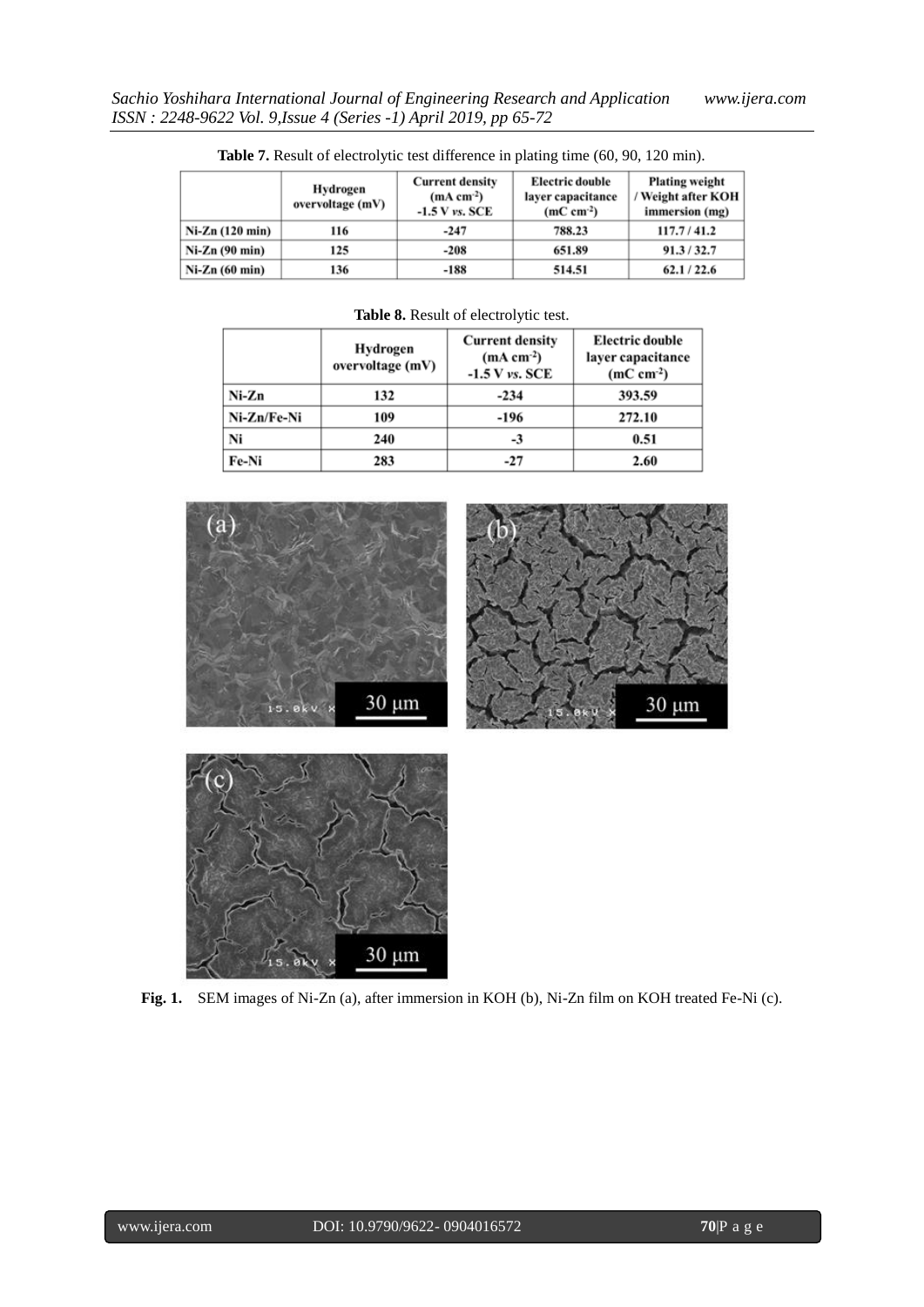

**Fig. 2.**Electrolytic test effect of KOH immersion time (2 h, 20 h). The current–potential curves (a). Cyclic voltammogram (b).